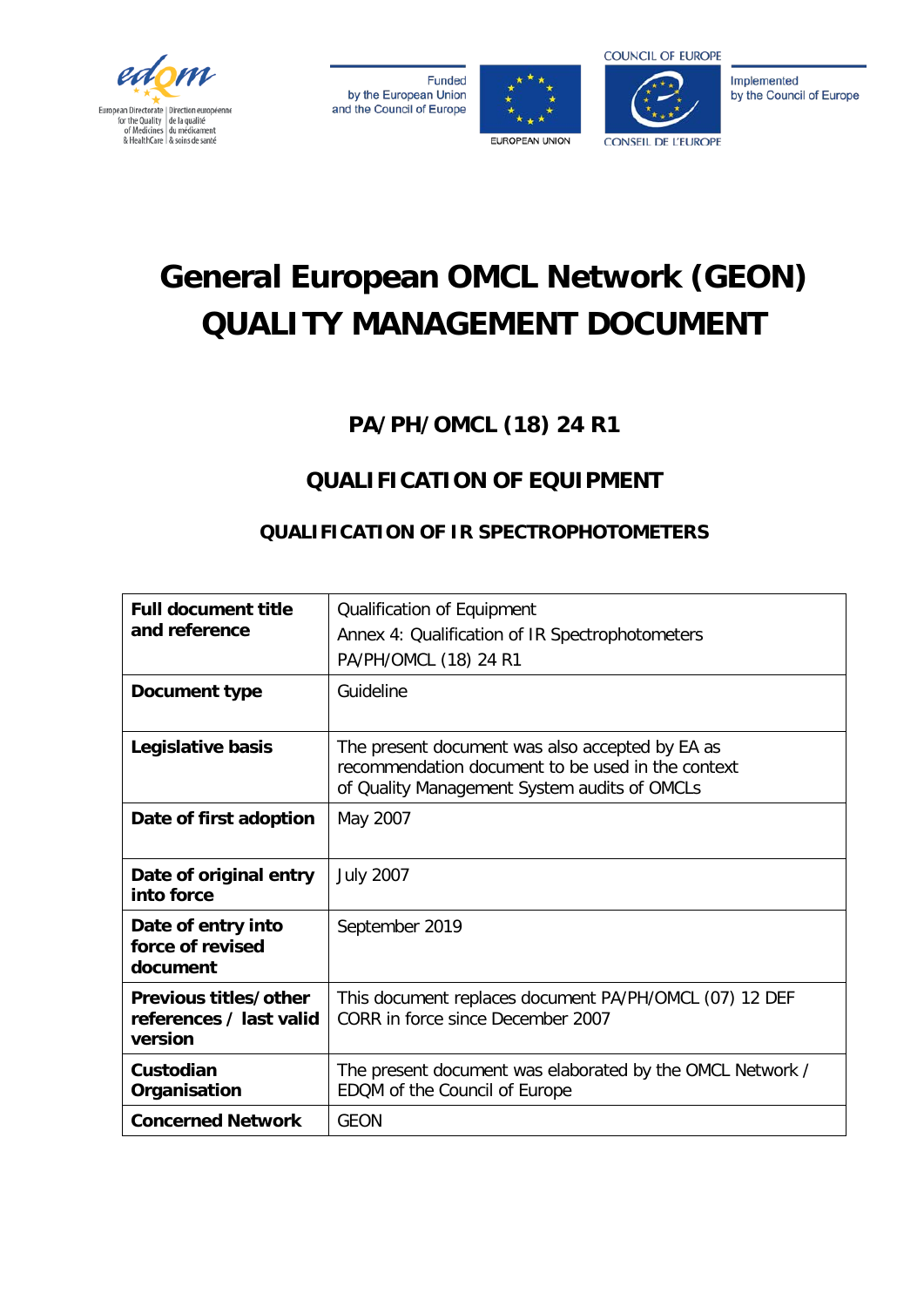#### **ANNEX 4 OF THE OMCL NETWORK GUIDELINE "QUALIFICATION OF EQUIPMENT"**

#### **QUALIFICATION OF IR SPECTROPHOTOMETERS**

Note: Mandatory requirements in this annex are defined using the terms "shall" or "must". The use of "should" indicates a recommendation. For these parts of the text other appropriately justified approaches are acceptable. The term "can" indicates a possibility or an example with non-binding character.

## **1. INTRODUCTION**

The present document is the 4<sup>th</sup> Annex of the core document "Qualification of Equipment", and it shall be used in combination with it when planning, performing and documenting the qualification process of Infrared (IR) spectrophotometers.

The core document contains the Introduction and general forms for Levels I (Selection of instruments and suppliers) and II (Installation and release for use) of qualification, which are common to all types of instruments.

The present Annex 4 contains a general introduction and requirements for IR spectrophotometers. Level III (Periodic and motivated instrument calibration/checks) and IV (In-use instrument checks) qualifications must be carried out as an ISO 17025 requirement.

Requirements and (if applicable) corresponding typical acceptance limits given in bold should be applied; however other appropriately justified approaches are acceptable.

Exemplary procedures provided in this document have non-binding character. They can be helpful when carrying out the required qualification. Nevertheless, it is left to the professional judgement and background experience of each OMCL to decide on the most relevant procedures to be undertaken in order to provide evidence that their IR spectrophotometers are working properly and are suitable for their intended use.

If the qualification of equipment is done by the manufacturer or an external service provider, it is the responsibility of the OMCL to make sure that this is in line with the requirements set out in this guideline.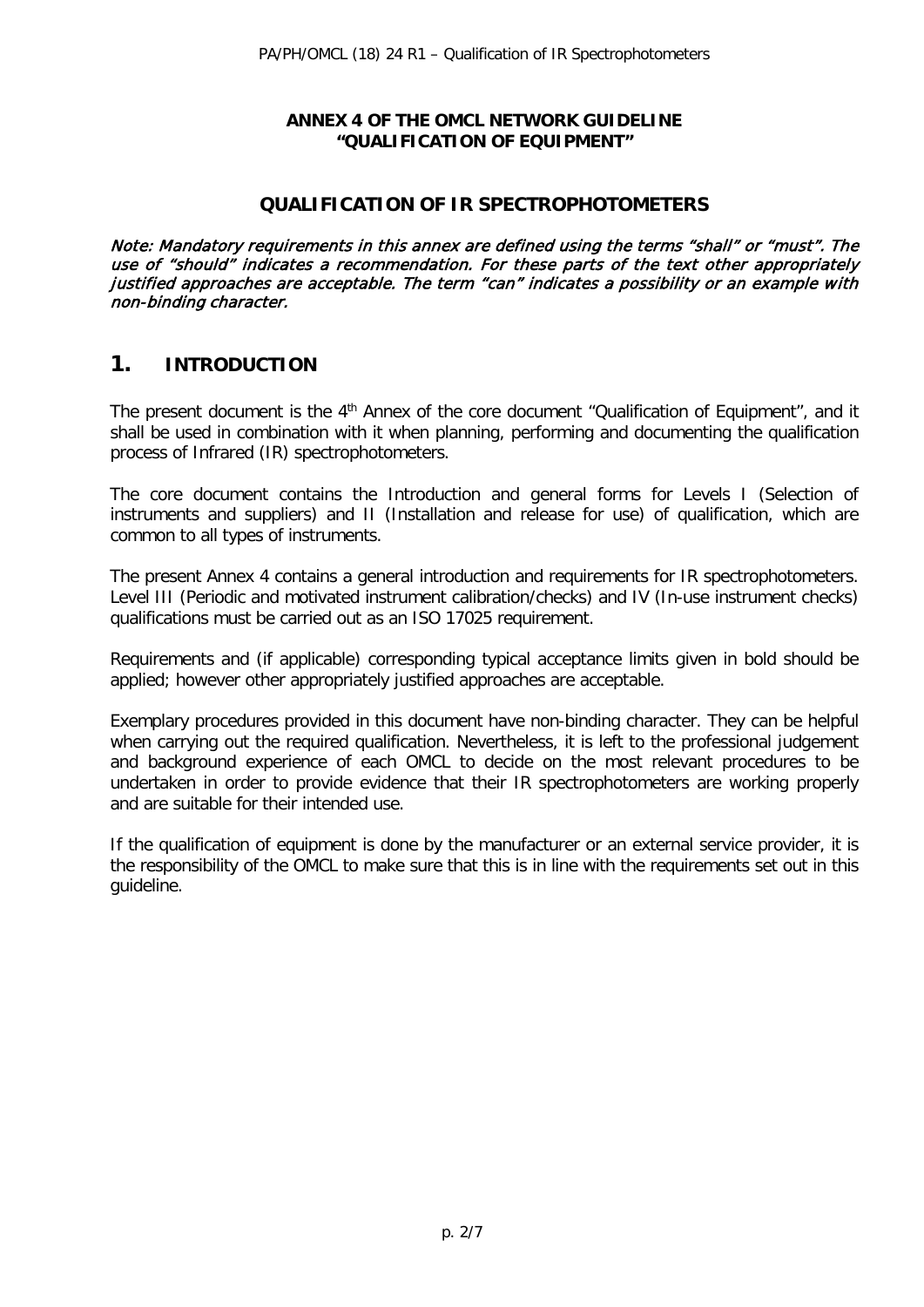## **TABLE I**

## **Level III. Periodic and motivated instrument checks**

## **Requirements and related typical acceptance limits are indicated in bold**

| Parameter to be checked                                  | Typical acceptance limits*                                                                                         |                                      |
|----------------------------------------------------------|--------------------------------------------------------------------------------------------------------------------|--------------------------------------|
| Accuracy of wavenumber scale*                            | Refer to Ph. Eur. Chapter 2.2.24.<br>"Control of equipment performance"                                            |                                      |
| Spectral Resolution*                                     | Refer to Ph. Eur. Chapter 2.2.24.<br>"Control of equipment performance"                                            |                                      |
| Detector energy ratio                                    | Limit to be set based on OMCL<br>experience/service provider's instructions                                        |                                      |
| Signal-to-Noise ratio                                    | Limit to be set based on OMCL<br>experience/service provider's instructions                                        |                                      |
| Zero test                                                | Limit to be set based on OMCL<br>experience/service provider's instructions                                        |                                      |
| <b>Contamination check</b><br>(only for ATR instruments) | Wavenumber (cm-1)<br>$3100.0 - 2800.0$<br>$1800.0 - 1600.0$<br>$1400.0 - 1100.0$                                   | Upper limit (A)<br>0.1<br>0.1<br>0.2 |
| <b>Throughput check</b><br>(only for ATR instruments)    | $T_{min} = 80$ % (n=3 wavenumbers)<br>(The lower limit of the transmittance for the 3<br>wavenumbers must be 80 %) |                                      |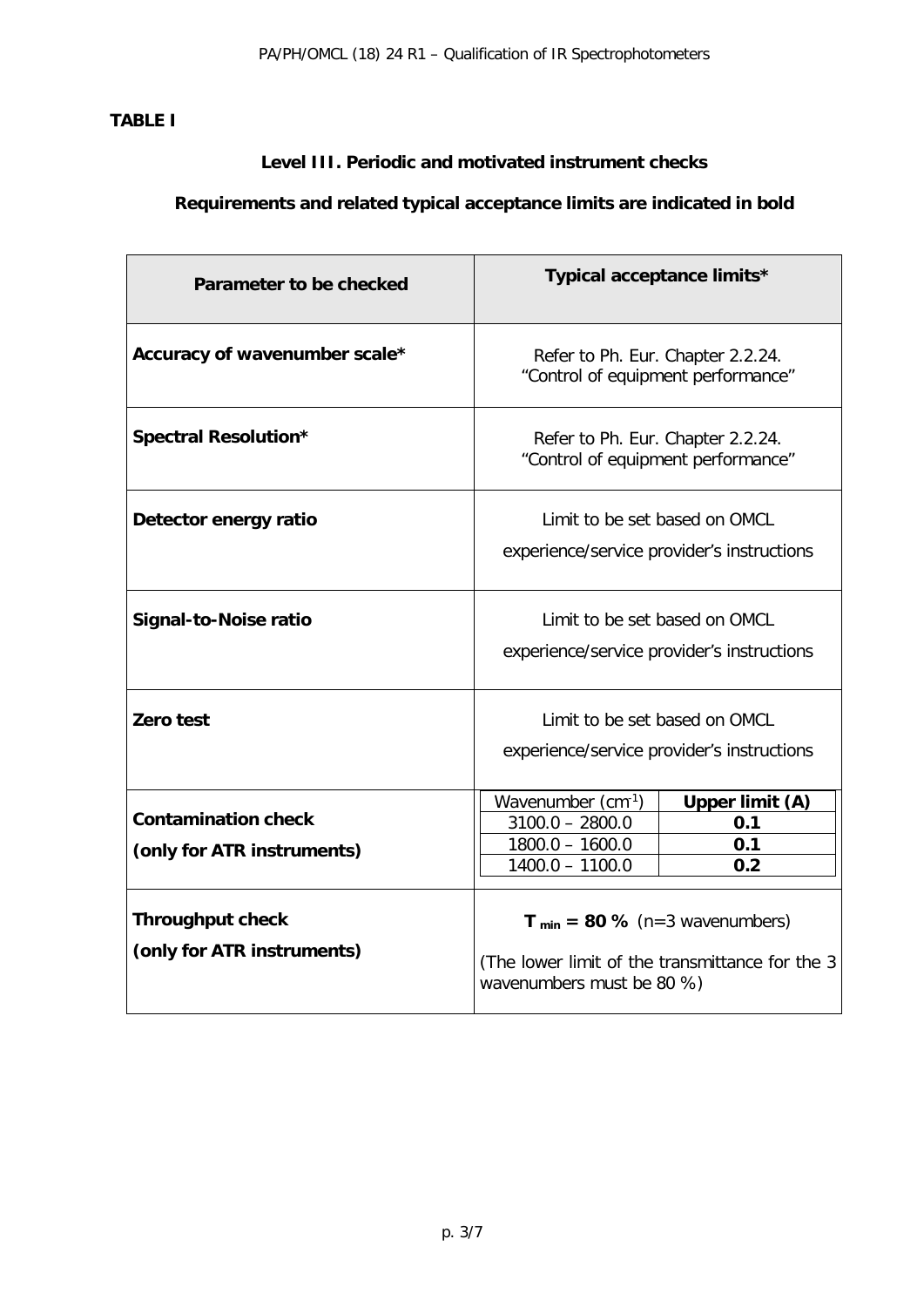## **TABLE II**

## **Level IV. In-use instrument checks**

## **Examples of requirements for IR spectrophotometers**

## **Parameter to be checked/Typical acceptance limits**

System suitability check: according to Ph. Eur. Chapter 2.2.24. "Control of equipment performance" or specific Monographs or MAH dossier or validated in-house method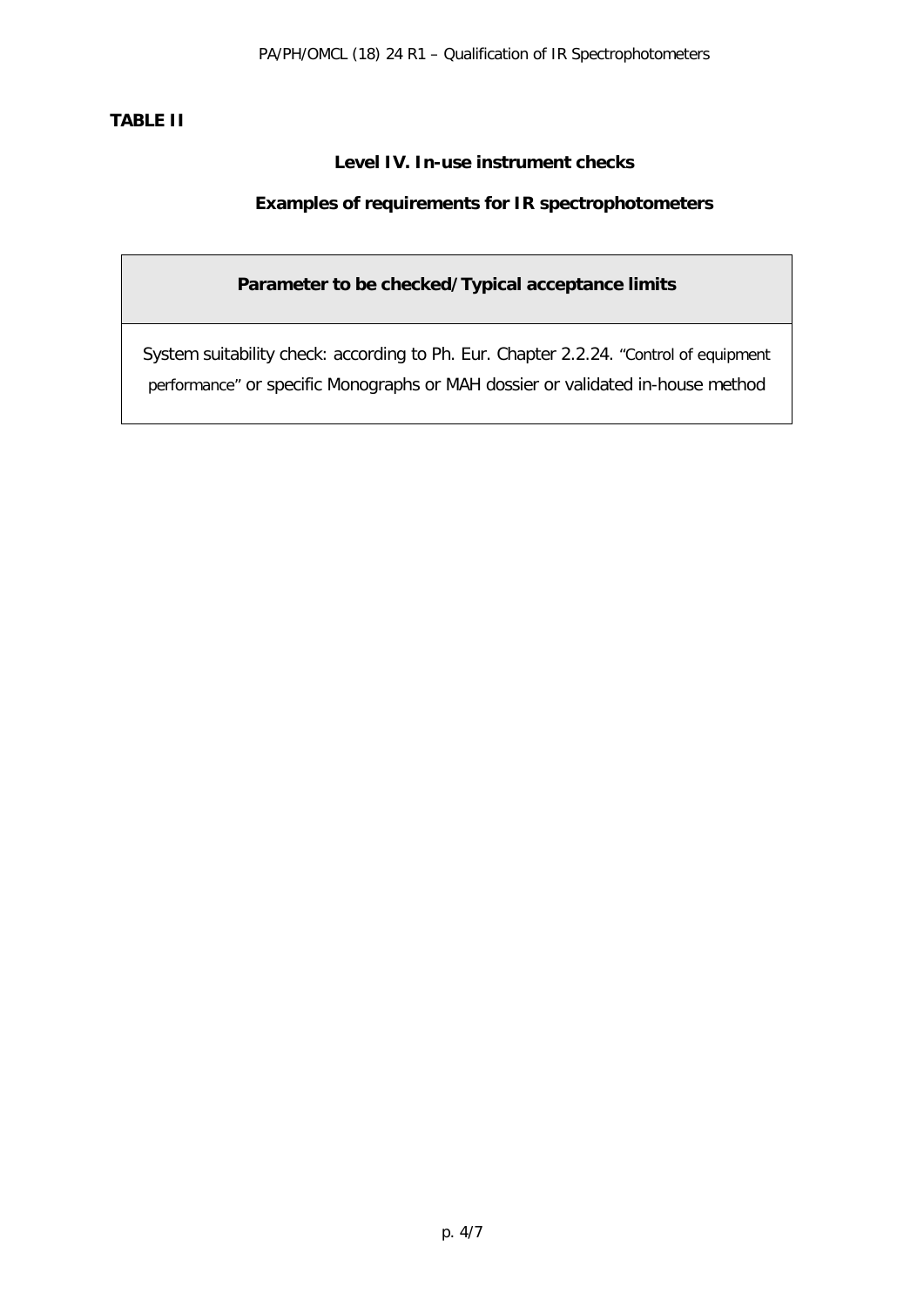## **2. LEVEL III: examples of periodic and motivated instrument checks**

This section contains practical examples of tests and their associated tolerance limits for several parameters related to the performance of an IR spectrophotometer.

These examples can be considered by OMCLs as possible approaches to perform Level III of the equipment qualification process: "Periodic and motivated instrument checks".

Note: if available and judged appropriate, the use of the automatic internal calibration function of the instrument is encouraged. Please refer to the manufacturer's instructions.

#### 2.1 DETECTOR ENERGY RATIO

#### Method<sup>.</sup>

Record the minimum energy ratio value for at least one of the following measurement points and compare it to the vendor's specifications:

- Energy at 3990 cm $^{-1}$  / energy at 2000 cm $^{-1}$
- Energy at 4000  $cm^{-1}$  / energy at 2000  $cm^{-1}$
- Energy at 3400 cm<sup>-1</sup> / energy at 1300 cm<sup>-1</sup>
- Energy at 2000 cm $^{-1}$  / energy at 1000 cm $^{-1}$

Energy ratio test specifications vary for each spectrometer configuration.

#### 2.2 SIGNAL-TO-NOISE RATIO

#### Method:

Record the maximum noise level for each of the following regions:

```
Peak-to-peak noise between:
    4050 cm^{-1} and 3950 cm^{-1}2050 cm-1 and 1950 cm-1
    1050 cm^{-1} and 950 cm^{-1}550 cm-1 and 450 cm-1
(systems with DTGS detector only)
```

```
RMS (root mean square) noise between:
    4050 cm^{-1} and 3950 cm^{-1}2050 cm-1 and 1950 cm-1
    1050 cm-1 and 950 cm-1
    550 cm-1 and 450 cm-1
(systems with DTGS detector only)
```
Noise level test specifications vary for each spectrometer configuration.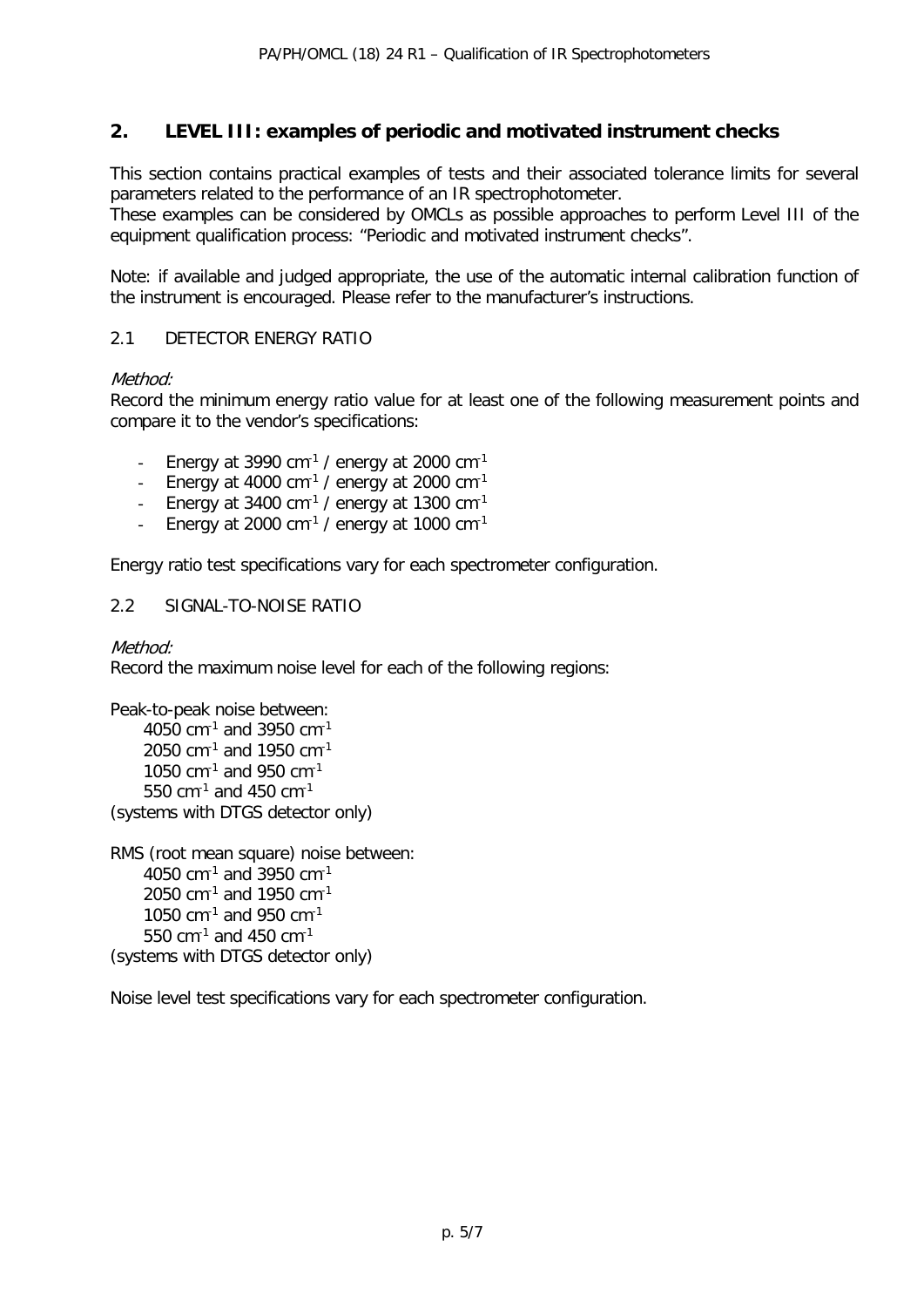## 2.3 ZERO TEST

#### Method:

When using a polystyrene film of approximately 35  $\mu$ m in thickness as standard at wavelengths of 2925 cm $^{-1}$  and 700 cm $^{-1}$ , almost complete absorption of the irradiated energy can be observed. With this test, the remaining transmission is measured. As the maximum absorption can be observed at 700 cm<sup>-1</sup>, a negative value may be observed. The objective of the test is to evaluate whether, despite the fact that there is almost complete absorption, energy is still detectable. Non-valid results are an indication of non-linear behaviour of the detector and the electronic system.

#### 2.4 CONTAMINATION TEST (only for Attenuated Total Reflection (ATR) instruments)

Note: if an automated system is available, this test can be run more frequently or it can be transferred to Level IV, to be run before each analysis.

#### Method:

This test checks the presence of peaks that signal a contamination problem.

Use the automated function of the instrument (if available) to perform this test. If not available, a background spectrum should be recorded and compared with the one generated during the instrument qualification or provided by the supplier.

#### 2.5 THROUGHPUT CHECK (only for Attenuated Total Reflection (ATR) instruments)

Note: if an automated system is available, this test can be run more frequently or it can be transferred to Level IV, to be run before each analysis.

#### Method:

This test checks for an unexpected reduction of the transmittance. An instrument-specific automated test can be used.

A background spectrum is recorded and the transmittance is measured at 3 wavenumbers e.g. 4000, 2600 and 1000 cm<sup>-1</sup>. The background spectrum should be compared with the one generated during the instrument qualification or provided by the supplier.